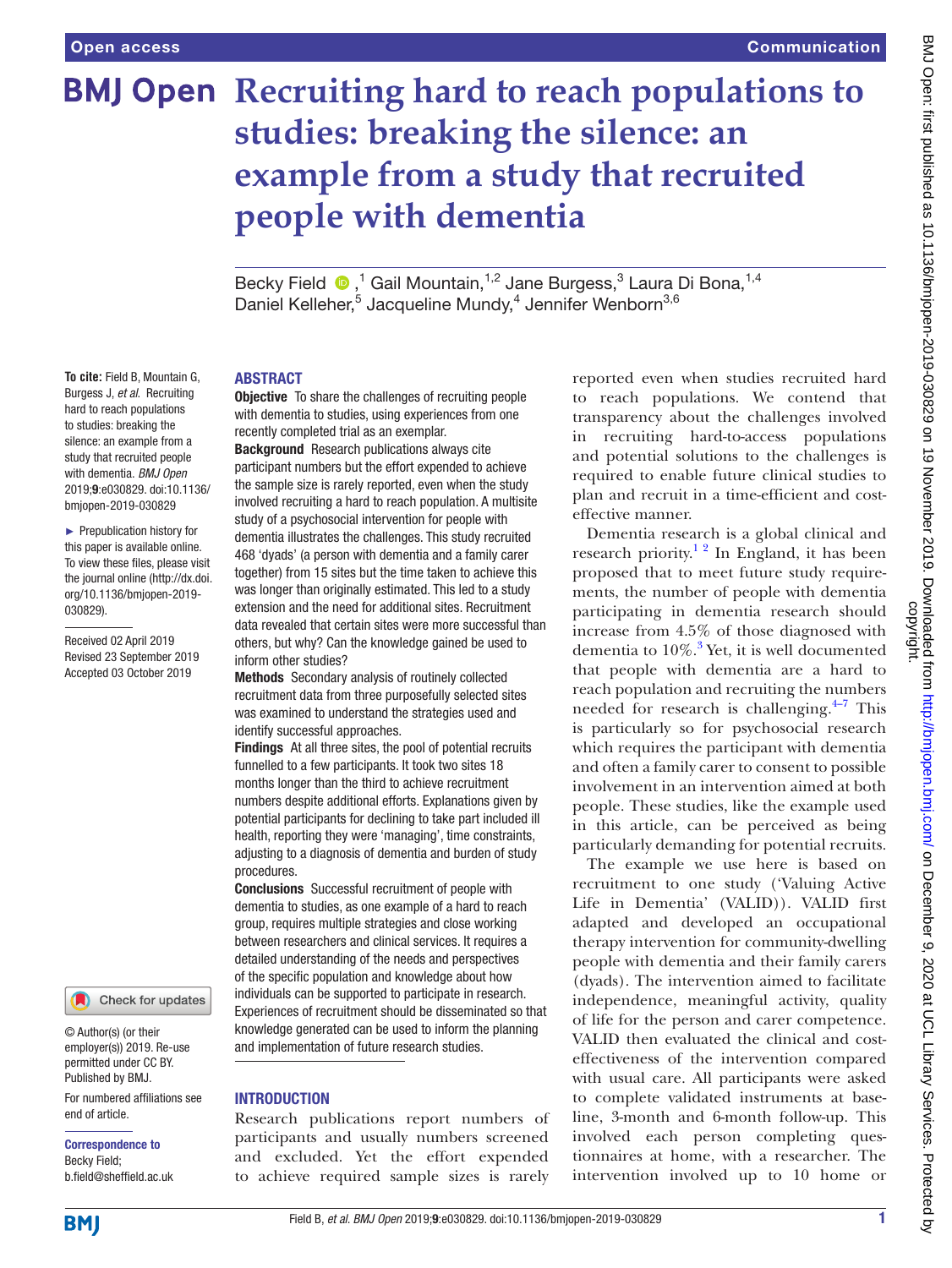community-based sessions with dyads. These involved the dyad working together with an occupational therapist to identify personal goals and practising suggested strategies to achieve them. Further details of the VALID study are described elsewhere.<sup>[8](#page-5-3)</sup>

Study inclusion criteria involved recruiting the dyad. The time taken to achieve the target sample (n=480) was longer than originally estimated and contributed towards a study extension and the resource-intensive requirement to recruit further sites. Over the course of the study, it became evident that certain of the 15 sites were more successful at achieving recruitment targets than others. As researchers involved in the management and delivery of this study, we wanted to identify the reasons for this.

The objective of this paper is to share the challenges of recruiting people with dementia to studies, using our experiences from the VALID study<sup>[8](#page-5-3)</sup> as an exemplar.

#### **METHODS**

A secondary analysis of recruitment data routinely collected by 3 of 15 participating sites was conducted to compare differences and similarities between recruitment at these sites, the strategies used to promote recruitment and the outcomes of such strategies. The three sites (A, B and C) were selected because they had participated in the VALID pilot study which indicated a substantial pool of potentially eligible participants reportedly available at each site and they had the resources available to support this secondary analysis. Anonymised information was extracted from data routinely collected at each of these sites via 'trial management logs'. Sites A and B used EXCEL for this purpose, site C site used their own, existing recruitment database. Each site collected core information to enable screening for study inclusion criteria. This included records of all contacts with potential recruits during screening and recruitment and those made following recruitment for the duration of the participants' involvement in the study. Researcher notes, which recorded the reasons provided by potential participants for accepting, declining or ineligibility were also analysed and categorised. The data were tabulated at each site to enable the description of the recruitment process, strategies and outcomes. Cross-site analysis then compared these findings.

## **FINDINGS**

#### Site characteristics

Site A served four diverse London boroughs. Site B was a Northern city with a predominately urban population. Site C served an urban and rural population in the North of England. Sites A and C had experience of recruiting to and delivery of psychosocial intervention dementia research. This was the first large-scale psychosocial intervention dementia study site B had participated in.

#### Recruitment targets

Recruitment targets for each site were based on the findings of a pilot study at each of these three sites which examined the feasibility of study procedures and recruitment. This, as well as investigator experiences of successful recruitment to psychosocial dementia research and numbers of occupational therapists trained and available to deliver the intervention, indicated the numbers each site could be expected to recruit. The number, type and experience of staff dedicated to recruitment varied at each site.

Sites A, B and C had targets of 90, 80 and 60, respectively. Initially, recruitment was scheduled for 18 months but was extended when recruitment proved slower than anticipated. As shown in [table](#page-1-0) 1, site C recruited over the agreed target within the planned time frame. In comparison, sites A and B took 18 months longer to recruit 92% and 91%, respectively, of their target numbers.

#### Identified recruitment strategies

The differences and similarities in recruitment strategies at the three sites are summarised in [table](#page-2-0) 2. Similar strategies were employed at all three sites with National Health Service (NHS) memory services being the main source of participants at each. Memory services provide specialist diagnostic services and postdiagnostic support. At sites A and B, but not at site C, researchers maintained a regular presence in memory service clinics so that they were readily available to talk to potential recruits. At site B, a research nurse also prescreened clinical records to identify potentially eligible people to memory service clinicians in advance of routine appointments. Also, at this site, only study information was displayed at general practitioner (GP) practices at which this memory service offered postdiagnostic follow-up appointments. At site C, multidisciplinary clinical team meetings were used to identify potential recruits, this was not noted at the other two sites. At sites A and C, recruitment was extended into the non-statutory sector (charities and organisations supporting people affected by dementia). A further

<span id="page-1-0"></span>Table 1 Recruitment targets, number of potential dyads, number of dyads consented, percentage of target achieved, and time taken, by site

|                                                                                                       | Site A      | Site B      | Site C                                |
|-------------------------------------------------------------------------------------------------------|-------------|-------------|---------------------------------------|
| Target (dyads)                                                                                        | 90          | 80          | 60                                    |
| Potential dyads identified<br>during study recruitment                                                | 332         | 233         | 144                                   |
| Total number consented<br>(% of potential dyads)<br>identified that 'converted'<br>into participants) | 83<br>(25%) | 73<br>(31%) | 73 (51%)                              |
| % of target achieved                                                                                  | 92%         | 91%         | 122%<br>(13 dyads<br>above<br>target) |
| Length of time taken to<br>recruit (months)                                                           | 29          | 29          | 11                                    |

NB. percentages rounded to the nearest whole number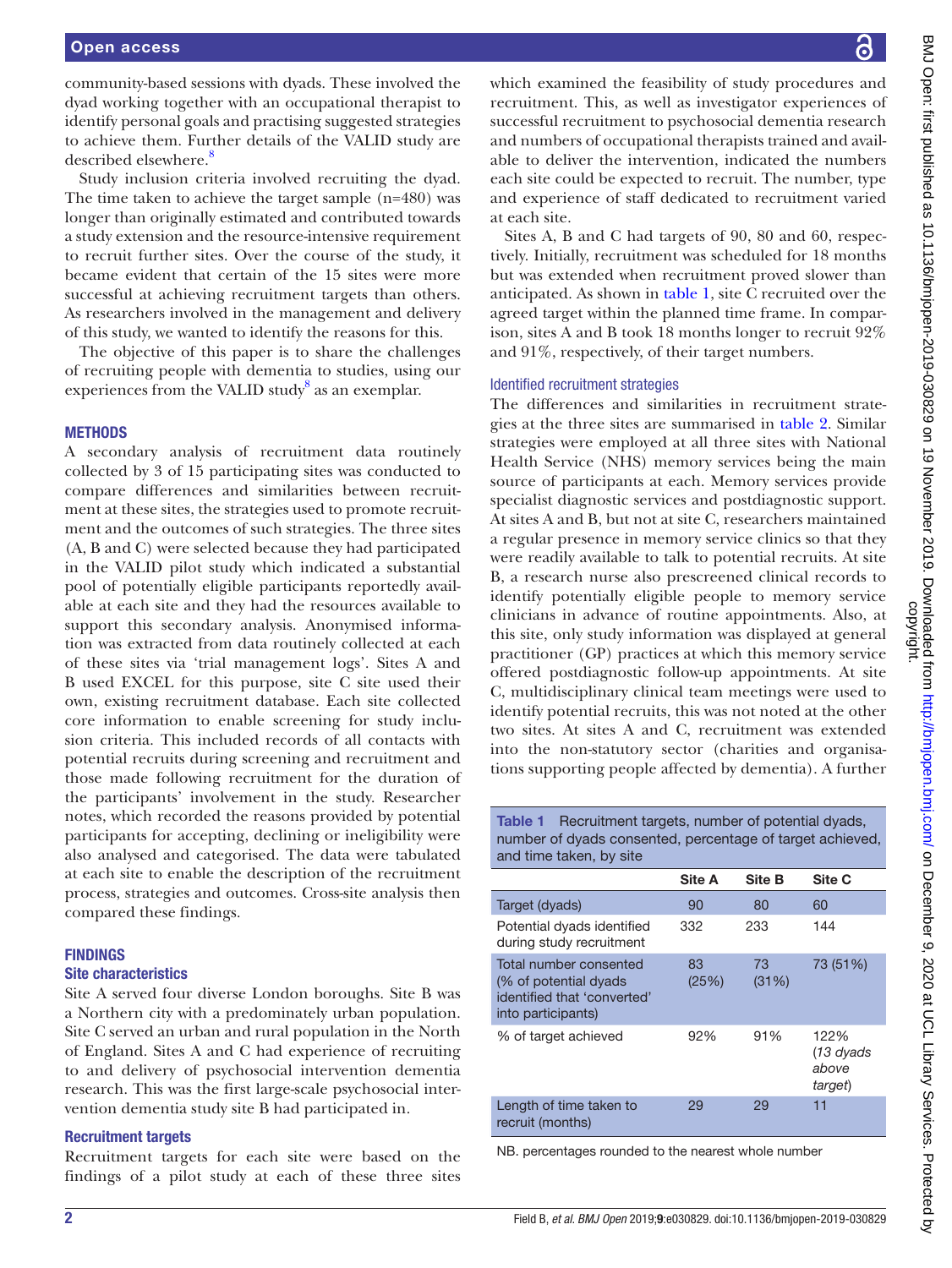<span id="page-2-0"></span>

| Table 2 Recruitment strategies used to identify potential participants, by site                                                                                                                                                                                                                                                                                                                                             |        |        |        |  |
|-----------------------------------------------------------------------------------------------------------------------------------------------------------------------------------------------------------------------------------------------------------------------------------------------------------------------------------------------------------------------------------------------------------------------------|--------|--------|--------|--|
|                                                                                                                                                                                                                                                                                                                                                                                                                             | Site A | Site B | Site C |  |
| <b>Recruitment strategy</b>                                                                                                                                                                                                                                                                                                                                                                                                 |        |        |        |  |
| Within NHS site memory services                                                                                                                                                                                                                                                                                                                                                                                             |        |        |        |  |
| Direct referral by memory services clinicians                                                                                                                                                                                                                                                                                                                                                                               | ✓      | ✓      |        |  |
| Regular presence in memory services clinics by researchers                                                                                                                                                                                                                                                                                                                                                                  |        |        |        |  |
| Attendance at psychosocial intervention groups by researchers                                                                                                                                                                                                                                                                                                                                                               |        |        |        |  |
| 'Pre' screening of clinical records by a research nurse                                                                                                                                                                                                                                                                                                                                                                     |        |        |        |  |
| Leaflets and posters displayed                                                                                                                                                                                                                                                                                                                                                                                              |        |        |        |  |
| Ad-hoc mail outs targeting potentially eligible participants choosing to attend follow-up<br>appointments offered at local GP practices, instead of memory services at the hospital                                                                                                                                                                                                                                         |        |        |        |  |
| Within other services provided by the NHS site                                                                                                                                                                                                                                                                                                                                                                              |        |        |        |  |
| Potential participants identified by within multidisciplinary clinical meetings                                                                                                                                                                                                                                                                                                                                             |        |        |        |  |
| Occupational therapists delivering the intervention identifying potential participants                                                                                                                                                                                                                                                                                                                                      | ✔      |        |        |  |
| Attendance at clinical team business meetings by researchers                                                                                                                                                                                                                                                                                                                                                                |        |        |        |  |
| Leaflets and posters displayed (other NHS Trust locations)                                                                                                                                                                                                                                                                                                                                                                  |        |        |        |  |
| Research team made contact with people who had participated in other studies previously<br>and had agreed to be contacted about future studies                                                                                                                                                                                                                                                                              |        |        |        |  |
| Involvement of other NHS providers                                                                                                                                                                                                                                                                                                                                                                                          |        |        |        |  |
| Information displayed in GP practices associated with memory services                                                                                                                                                                                                                                                                                                                                                       |        |        |        |  |
| Patient Identification Centre in another NHS Trust                                                                                                                                                                                                                                                                                                                                                                          |        |        |        |  |
| Non-NHS                                                                                                                                                                                                                                                                                                                                                                                                                     |        |        |        |  |
| Attendance at community groups by research staff                                                                                                                                                                                                                                                                                                                                                                            | ✓      |        |        |  |
| Study promoted by researchers at local events                                                                                                                                                                                                                                                                                                                                                                               |        |        |        |  |
| One mail out via non-statutory sector organisation / sending non-statutory sector<br>organisation staff study information                                                                                                                                                                                                                                                                                                   |        |        |        |  |
| 'Join Dementia Research <sup>' 1</sup> (JDR) (https://www.joindementiaresearch.nihr.ac.uk): an online<br>resource that enables people to register interest in participating in dementia research and<br>thereby be 'matched' to relevant studies. Researchers then contact them directly. People<br>who expressed interest living within the sites' locality, were sent information when JDR<br>became active at each site. | ✓      |        |        |  |

GP, general practitioner; NHS, National Health Service.

strategy, at sites A and C, was to contact eligible people who had taken part in previous dementia research studies. Site C identified 15 additional potential recruits this way and site A identified 5. This route was not available in site B as no dementia research whereby people with dementia were asked for consent to be contacted about other research studies had taken place .

## Reasons for exclusion

The main reasons documented for exclusion are presented in [table](#page-3-0) 3. The two sites which took the longest to recruit their target numbers (A and B) also had larger numbers of people excluded due to being ineligible or unwilling to participate.

As [table](#page-3-1) 4 shows, reasons given by those unwilling or unable to participate (when provided) were recorded at all sites. It was not possible from the available records to determine if it was the person with dementia, the family carer or both members of the dyad who declined to participate. The numbers of potential participants excluded due to being unable or unwilling to participate at sites A and B outnumbered those excluded for all other reasons including individuals that researchers had been unable to contact. Site C recorded the lowest number of people being unable or unwilling to participate. The 'other reasons' for the declining category included adjusting to the dementia diagnosis, participation being perceived to BMJ Open: first published as 10.1136/bmjopen-2019-030829 on 19 November 2019. Downloaded from <http://bmjopen.bmj.com/> on December 9, 2020 at UCL Library Services. Protected by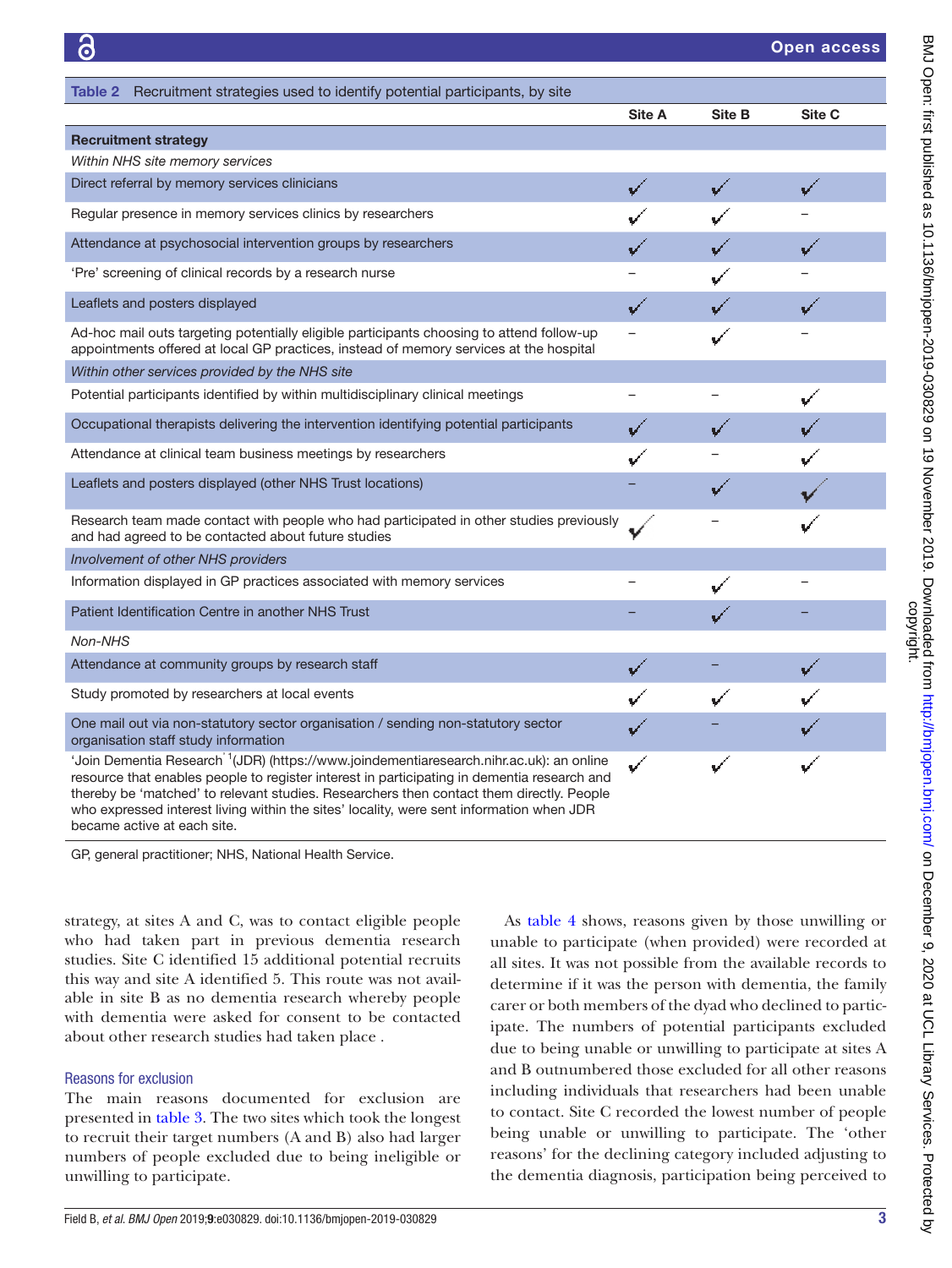<span id="page-3-0"></span>

|                   | Table 3 Main reasons recorded by research staff for |
|-------------------|-----------------------------------------------------|
| exclusion by site |                                                     |

| <b>Reason for</b><br>exclusion                                              | Site A    | <b>Site B</b> | Site C   |
|-----------------------------------------------------------------------------|-----------|---------------|----------|
| Study inclusion<br>criteria not met or<br>exclusion criteria<br>identified* | 53 (21%)  | 18 (11%)      | 8(11%)   |
| No contact made                                                             | 64 (26%)  | 28 (18%)      | 12 (17%) |
| 'Unable or<br>unwilling to<br>participate'<br>recorded as<br>reason         | 132 (53%) | 114 (71%)     | 51 (72%) |
| Total excluded                                                              | 249       | 160           | 71       |

\*Inclusion criteria not met/exclusion criteria identified included person with dementia not living in the community, not having capacity to consent, not score 0.5–2 on clinical dementia rating scale<sup>18</sup> or no family carer available to participate, a dyad participated in an earlier phase of the study or was participating in another intervention study or was unable to communicate fluently in English.

be a burden and personal circumstances (such as travel plans, moving house or bereavement).

## **DISCUSSION**

This secondary analysis of routinely collected recruitment data for one study involving people with dementia was highly informative. We found that successful recruitment of people with dementia, as one example of a hard to reach group, requires multiple strategies and necessitates close working between researchers and clinical services. All sites found recruitment to this psychosocial intervention study to be challenging, but one site did achieve the target numbers of participants within the allocated time.

<span id="page-3-1"></span>

| <b>Table 4</b> Recorded explanations for being unable or<br>unwilling to participate, by site |          |                            |          |  |
|-----------------------------------------------------------------------------------------------|----------|----------------------------|----------|--|
| Main explanation (if given)<br>for being unable or unwilling<br>to participate                | Site A   | Site B                     | Site C   |  |
| Declined participation, no<br>reason recorded                                                 |          | 53 (40%) 50 (44%) 12 (24%) |          |  |
| Physical ill health of either<br>person                                                       | 6 (5%)   | 15 (13%)                   | 4(8%)    |  |
| 'Managing fine' reported                                                                      | 11(8%)   | 6(5%)                      | 11 (22%) |  |
| Time constraints reported                                                                     | 25 (19%) | 24 (21%) 11 (22%)          |          |  |
| Other reasons recorded                                                                        | 37 (28%) | 19 (17%) 13 (25%)          |          |  |
| Total potential participants<br>recorded as unable or<br>unwilling to participate             | 132      | 114                        | 51       |  |

NB percentages rounded to the nearest whole number.

Our findings showed the original pool of people available for recruitment quickly funnelled to a few at each site for a variety of reasons. Initial optimism regarding the potential pool of participants was fuelled by optimistic clinician estimates and our desire as researchers to be persuaded by these figures. It was also underscored by the need to work within the limitations set by the funder, as a better recruitment rate would be less costly and contribute towards a successful study. Alternatively, less optimistic recruitment estimates would raise doubts about study viability. This poses questions about how researchers can realistically estimate the recruitment efforts required for any study. We would like to encourage debate about this issue.

#### Novel contribution

We interrogated the challenges of recruiting to one dementia study and argue for routine sharing of such experiences between researchers. We identified several key issues that appeared to affect recruitment in this study, which are likely to have implications for research conducted with other hard to reach groups. Possible reasons for recruitment challenges are organisational and individual.

#### **Organisational factors**

Research site experience of recruitment to and running similar studies appears to be a critical issue. The exemplar in this paper involved recruiting a hard to reach population to a complex psychosocial intervention study, which potentially required significant time investment by participants. Although sites A and C had established working relationships between clinicians and site-based researchers, the most successful recruitment site (C) was also able to identify potentially eligible participants within multidisciplinary clinical meetings. This demonsrated active rather than passive clinical engagement in the study and consequently, the identification of those who were most appropriate to approach. Due to previous experience of running such studies, both sites A and C approached people who had previously consented to be contacted for potential participation in other studies as one of their strategies. Site C was able to approach greater numbers this way. For site B, this was not possible. Staff at sites A and C were both experienced in delivering psychosocial intervention dementia research but recruited at different rates which was not expected. This analysis confirms that no single factor is responsible for recruitment, rather effective recruitment depends on the interplay between a combination of factors. Different populations, demographics or research fatigue may have influenced the different recruitment outcomes. The number of other research studies running at sites may also have affected the engagement of NHS research and clinical services. An additional factor affecting recruitment for psychosocial intervention studies such as this is the requirement for staff to deliver the intervention. The recruitment of participants has to be matched with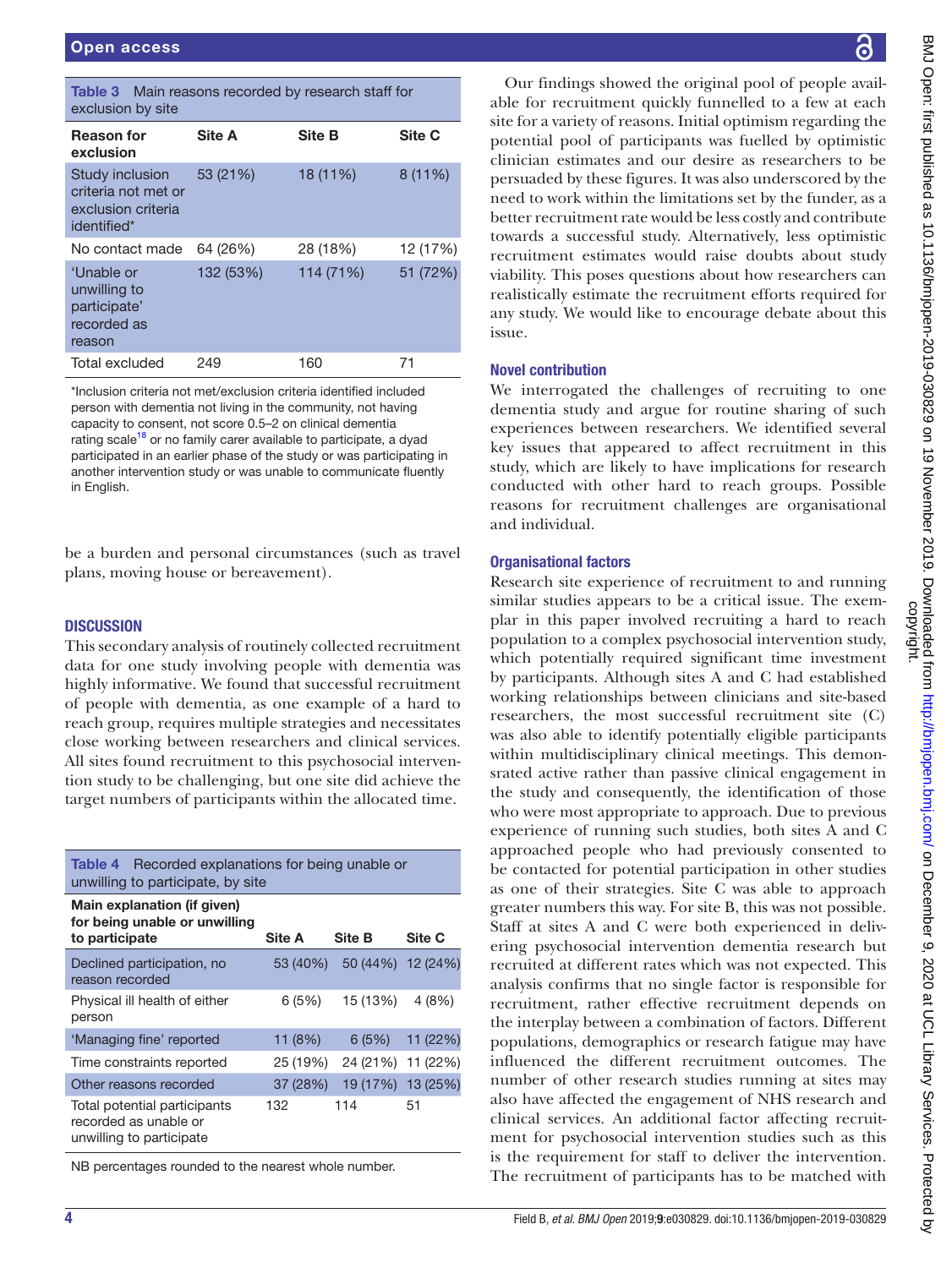the availability and sustainability of this workforce. In this study, sometimes recruitment at sites was temporarily halted until an occupational therapist was available to deliver the intervention. It is well known that clinical staff can act as gatekeepers, they may be unclear about the benefits of research projects, worry about overburdening patients or fear patients may feel pressurised to partici-pate.<sup>[6](#page-5-5)</sup> However, it seems that site C managed to overcome these issues and make research a positive aspect of clinical care.

## Individual factors

Alongside these organisational challenges, individual factors affected the responses of potential participants. It is well documented that people with dementia can be hard to reach.<sup>479</sup> Various reasons for this have been identified, including family carers wishing to protect people with dementia from potentially stressful situations or burden.<sup>[10](#page-5-6)</sup> Although we could not determine whether this was the case from the available data, it seems likely this could be a contributory factor to recruitment challenges, for example; some of the records examined noted family carers reporting the person with dementia did not accept their diagnosis, or became upset when dementia was mentioned. Linguistic difficulties or people with dementia lacking capacity to consent have also been noted as reasons that can lead to recruitment difficulties for this hard to reach group<sup>4</sup> and in this exemplar, people with dementia were excluded for those reasons. Researcher notes indicated some potential participants reported they had 'too much on', suggesting participation was perceived by some as burdensome without offering enough potential benefit to compensate for this. Other researchers have found that studies can be perceived as time-consuming particularly for adult children or that people with dementia may be concerned about burdening relatives with the role of study partner.<sup>11 12</sup> Reasons recorded for declining may also have been polite refusals obscuring other reasons for declining which remain unknown. The message here is that researchers need to understand and be able to respond appropriately to the needs and preferences of the specific hard to reach group. Generic research training is not sufficient.

## Possible recruitment solutions

We suggest the following as potential strategies to improve recruitment efforts for future research studies involving hard to reach populations.

First, making the potential benefits of research transparent to potential participants is important, as is the involvement of clinical services and family carers. Law *et*   $a^{13}$  found that people with dementia wanted to be asked directly and involvement in research can lead to feeling valued and sense of being able to contribute. Asking the person with the condition directly about their potential involvement, if they have the capacity to provide this, is essential. As our findings demonstrate, there are also advantages in ensuring that relevant services are on board

and perceive engagement in the research to be relevant to them and the people that they work with. But, as Iliffe  $et al<sup>14</sup>$  noted, the need to support research infrastructure for psychosocial dementia research remains.

Second, a national research registry whereby people with dementia and caregivers are asked for consent to be approached for research participation can help identify potential recruits.[7 15](#page-5-10) Further, some NHS trusts in England are developing systems whereby patients can be asked for their permission to be contacted about research at any point in their care pathway. If staff are persuaded by the potential benefits of research, then this strategy may aid recruitment.

Third, transparent reporting of recruitment strategies and how many people were initially identified as being potentially eligible including the contexts within which recruitment took place will support knowledge sharing. Analysis of recruitment methods should ideally be built into study designs to allow detailed reflection as an intrinsic part of large studies involving hardtoreach groups. There is a need for research to examine the impact of the type of dementia diagnosis, age, comorbidities, socioeconomic status, ethnicity, education or type of caring relationship, as well as different recruitment methods, on participation or non-participation, in studies to further illuminate influences on recruitment.

The analysis used as an exemplar in this article was completed once the study had been designed and commenced and had limitations. For example, resources meant we were able to examine recruitment experiences at these three sites only, rather than all 15. Also, we cannot comment on the effectiveness of any single recruitment strategy used at each site or the relationship of key characteristics of participants on recruitment outcomes. Despite this, what we can say is that it seems an interplay of organisational and individual factors influenced recruitment outcomes and this needs to be considered in future studies. We contend that completing similar analyses as studies progress, if building this into the initial plan is not feasible, is still worthwhile. Such work can enable learning to be shared, across study sites and with other research teams.

Fourth, comprehensive researcher understanding of the perspectives and needs, including any special requirements of the specific hard to reach population being studied, is necessary. For example, identifying ways to engage people with cognitive impairments, perhaps alongside comorbidities, sensory and physical impairments that limit the social participation of people with dementi[a16](#page-5-11) may facilitate recruitment. Communication style is important and may need adapting.<sup>17</sup> This may well require additional researcher training and on-going support.

## **CONCLUSIONS**

Successful recruitment of people from hard to reach groups, such as people with dementia, requires multiple